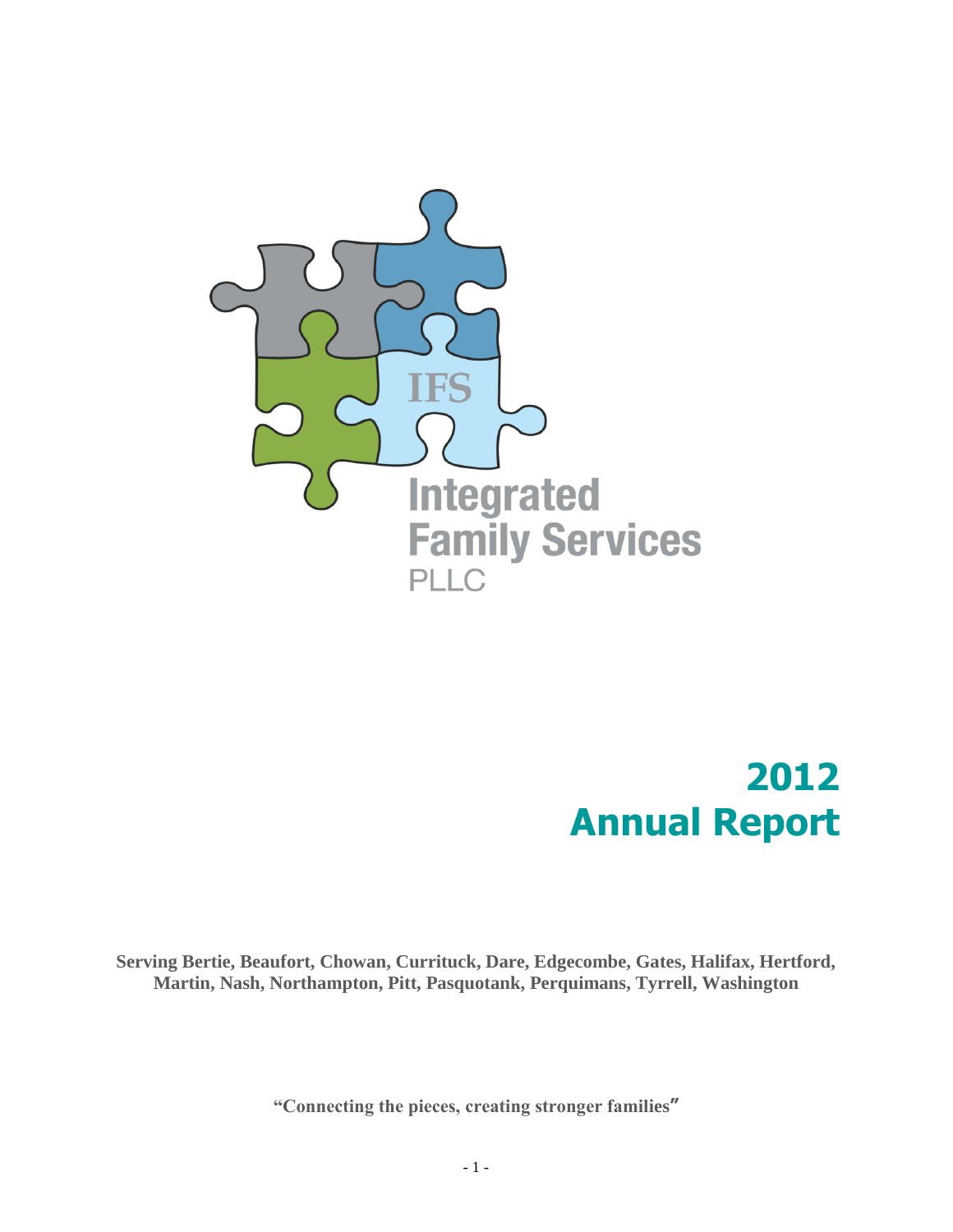## **Owners**

### **Anthony J. Manley-Rook MSW, LCSW, ACSW, LCAS**

Mr. Manley-Rook works in the capacity of the Administrative Director of Integrated Family Services, PLLC. He has more than 17 years of experience in treating children and adults with emotional, behavioral, and substance addiction disorders. He received a Bachelor of Science degree in Criminal Justice, a Bachelor of Social Work degree and a Master of Social Work degree from East Carolina University.

### **Natasha C. Holley MSW, LCSW, LCAS, CSI**

Ms. Holley works in the capacity of the Clinical Director at Integrated Family Services, PLLC. She has several years of experience treating children and adults emotional, behavioral, and substance addiction disorders. She received a Bachelor of Science degree in Social Work from Elizabeth City State University and a Master of Social Work degree from East Carolina University.

## **Vision**

*Integrated Family Services, PLLC* is to be a unified and innovative organization that leads the state of North Carolina in offering the most comprehensive diagnosis, therapy and care management possible in support of a normal, safer and healthier life for all families.

### **Mission**

The mission of *Integrated Family Services, PLLC* is to assess, coordinate, monitor and provide a wide variety of comprehensive mental health services in a manner that promotes dignity, respect and empowerment to all consumers.

### **Values**

*Integrity* – We base our working relationships upon mutual trust, respect and unyielding integrity. We recognize that the reputation of Integrated Family Services is rooted in the sincere and ethical treatment of our clients and each other.

*Teamwork* – We value results that are achieved through joint efforts. We approach our work as a team focused on constructing an encouraging work environment that produces superior quality results for our clients.

*Diversity* – We value the individual differences and contributions of each member our organization. We embrace progressiveness, creativity, and the ability to adapt to change. We believe each associate is an essential and important resource.

*Commitment to Excellence* – We set high standards for quality in our work and hold ourselves accountable. We strive for continuous improvement and seek to use innovation and cutting-edge technology to work effectively among ourselves and with our clients.

*Service* – We value our role as a service provider to eastern North Carolina and seek to be approachable, compassionate and precise in the delivery of our services.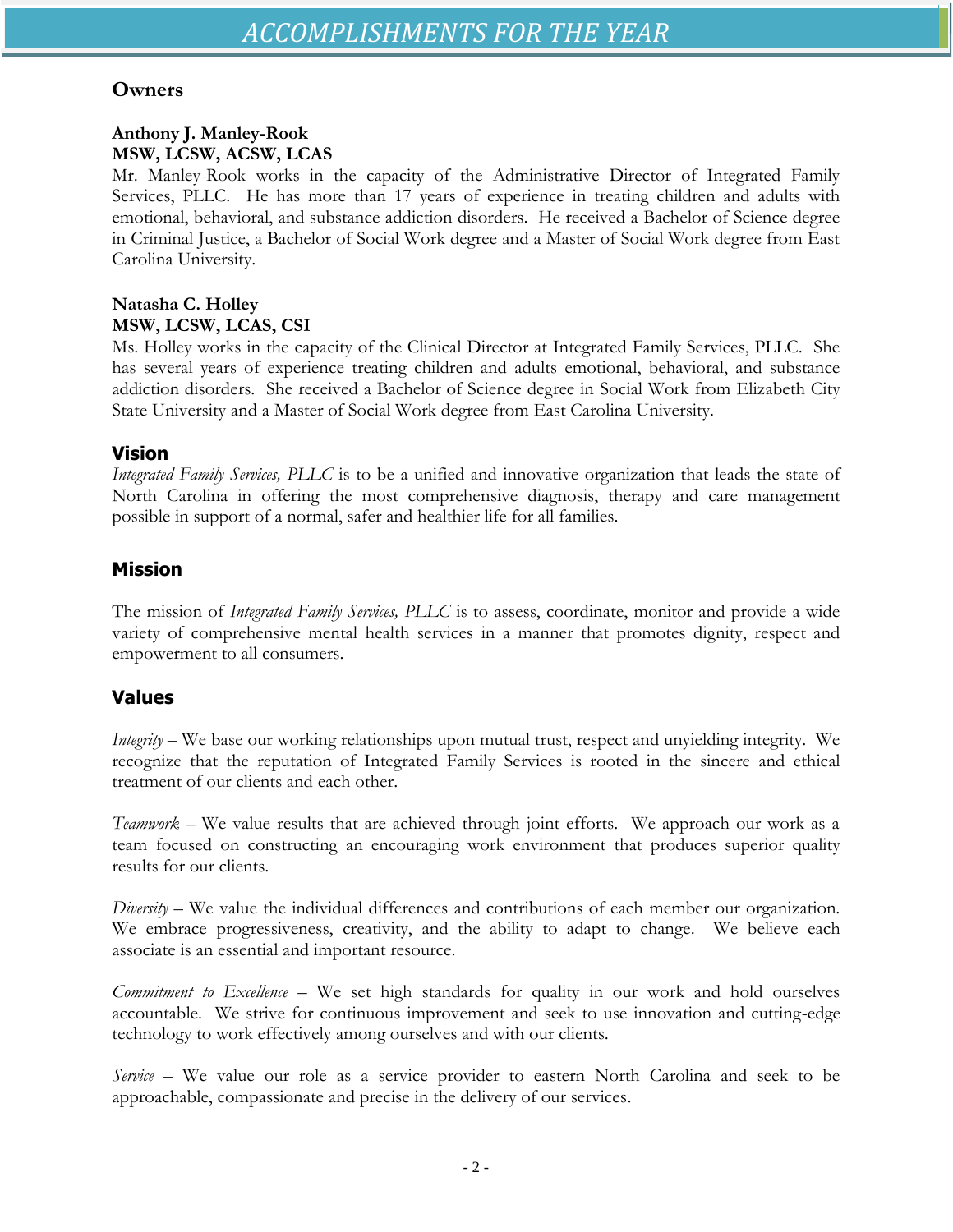- $\overline{\text{R}}$  Re-accredited by CARF International for three years.
- Administrative and Clinical Director are licensed clinical addiction specialists.
- Clinical Director is a Clinical Supervisor Intern.
- Increased service array by adding New Beginnings of Ahoskie as a subsidiary of Integrated Family Services which provide DWI assessments and classes.
- $\ddot{\text{L}}$  Implemented electronic health records system provided by ENOTES.
- Utilization of the electronic health record systems, ENOTES to enhance efficiency in the billing and monitoring of program objectives.
- $\overline{\phantom{a}}$  Added night clinic in the Greenville location in an effort to increase availability as indicated in consumer satisfaction surveys.
- Signed Memorandum of Agreement with Cardinal Innovations LME/MCO formally known as Piedmont Behavioral Health to increase service coverage to the Halifax area.
- In an effort to remove the accessibility barriers and increase the capacity to serve community, the Greenville location relocated to a larger office.
- Signed a Memorandum of Agreement to provide behavioral health consultations to Martin County Community Actions Head Start programs.
- Received endorsement by East Carolina Behavioral Health LME/MCO to provide therapeutic foster servicers.
- Awarded a contract by East Carolina Behavior Health LME/MCO to provide school based therapy for Bertie and Hertford County Schools.
- Organizational structural change to include addition of two positions: Director of Children Services and Assistant Administrative Director.
- $\ddot{\bullet}$  Provided mental health and/or substance abuse services to 1946 persons.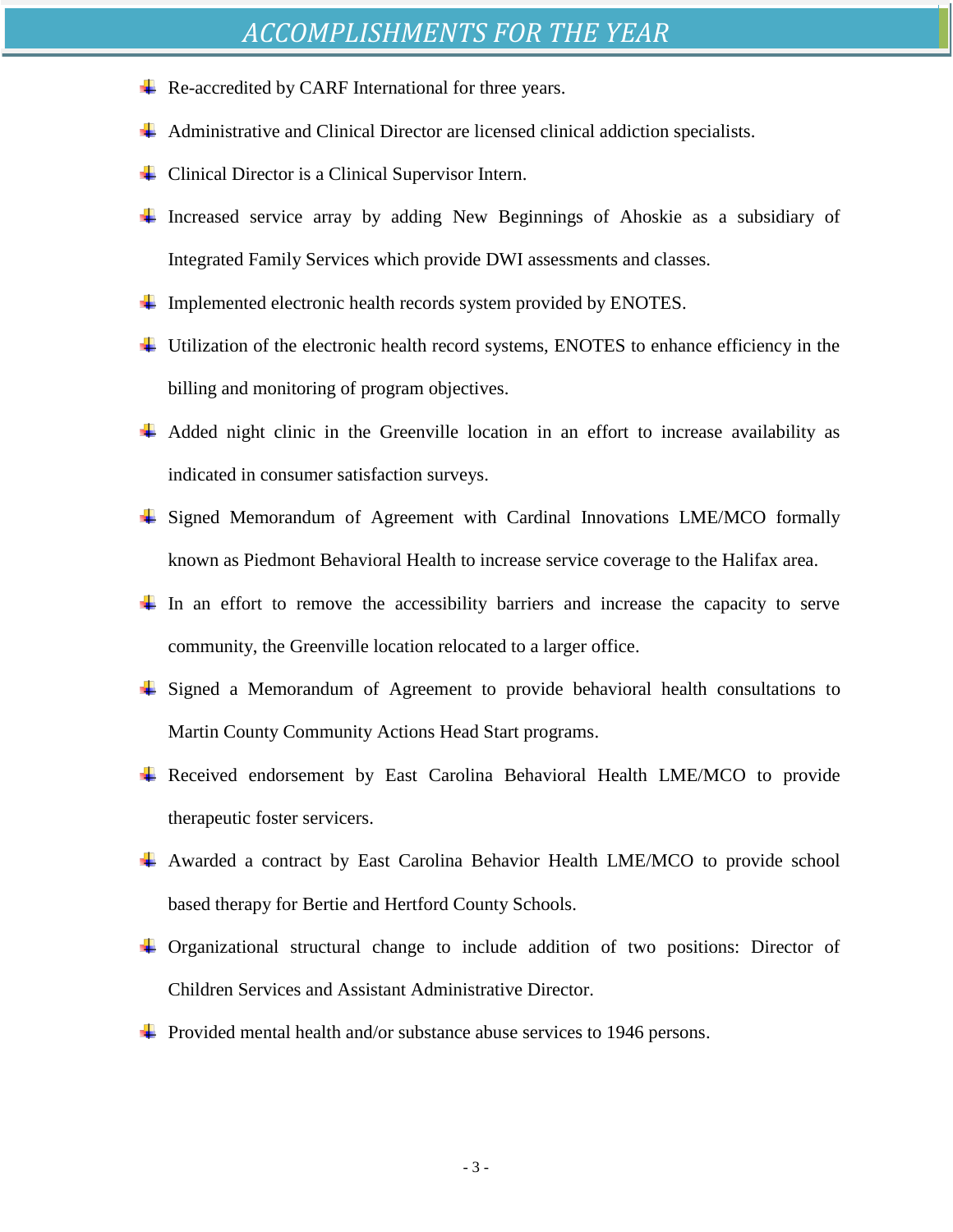# **Therapeutic Foster and Family Foster Care**

Therapeutic Family Services (TFS) provides services and supports for a child with a principal diagnosis of mental illness or serious emotional and behavioral disorders or substance-related disorders, and who may also have co-occurring disorders including developmental disabilities. TFS are not for a child with a sole developmental disability. This service is available for children to age 18, or if eligible for Medicaid to age 21, and to age 19 for Health Choice. TFS must be delivered by a child placing agency licensed by the N.C. Division of Social Services. TFS provides a structured, supervised therapeutic milieu in a family environment with one or two foster parent(s). This TFS family is licensed by the Division of Social Services (DSS) and provides TFS under the direction of and supervision of the Licensed Child Placing Agency. The TFS family facilitates and strengthens the development of skill acquisition and use of interventions and supports that address therapeutic treatment, prevention, recovery, and behavior change consistent with age and development for each child served. TFS services are necessary to assist the child in improving and maintaining functioning across life domains. Skill acquisition in this setting will promote permanency placement for the child with his/her parents, relatives, a guardianship arrangement, an adoptive placement with the TFS family or another adoptive family, or an independent living arrangement.

Therapeutic Foster Services are strength-based, support developmentally and functionally appropriate positive behavioral interventions, and work to sustain and improve resiliency factors in the child necessary for recovery. This service is built on the TFS family promoting trust by engaging the child and affirming each child's sense of self and regulation of emotions in relation to self and others.

Services and supports provided by the Therapeutic Family Services family include:

- Interventions to build on each child's strengths for healthy developmental growth across life domains.
- Interventions to increase the child's knowledge of self in relation to others and improve healthy role development and social skills in order to function successfully within the family setting, the community, and the schools.
- On-going structured behavioral interventions that include, but are not limited to, clear and consistent communication; limit setting within the structure of daily living, and opportunity for healthy peer interaction, positive role modeling in all social contexts, problem solving, emotional regulation, anger management and conflict resolution.
- Interventions to develop healthy independent living skills.
- Interventions to improve and support the child's understanding of their health, mental health and substance related disorder.
- Interventions to improve functioning in life domains and self-management skills in coordination with the child's medical and behavioral health providers.

# **Intensive in Home Services**

Intensive in-home (IIH) service is a time-limited, intensive child and family intervention based on the clinical needs of the youth (through age of 20 for Medicaid-funded service and through the age of 17 for state-funded services). The service is intended to:

- 1. reduce presenting psychiatric or substance abuse symptoms,
- 2. provide first responder intervention to diffuse current crisis,
- 3. ensure linkage to community services and resources, and
- 4. prevent out-of-home placement for the child.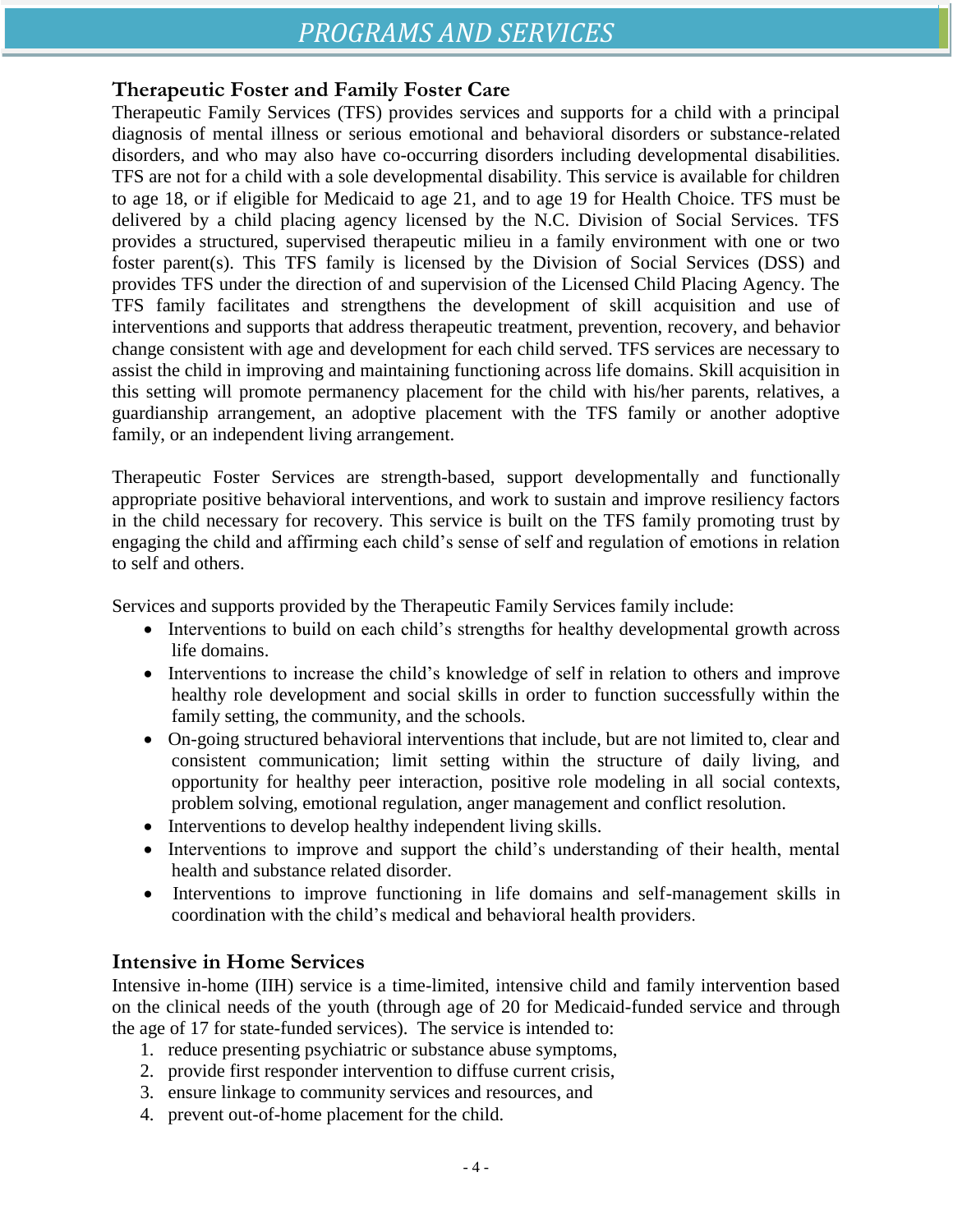# *PROGRAM AND SERVICES*

IIH services are authorized for one individual child in the family; the parent/caregiver must be an active participant in the treatment. The team provides individualized services that are developed in full partnership with the family. The team service includes a variety of interventions that are available 24 hours a day, 7 days a week, 365 days a year and are delivered by the IIH staff, who maintain contact and intervene as one organizational unit. IIH services are provided through a team approach; however, discrete interventions may be delivered by any one or more team members as clinically indicated.

### **Outpatient therapy (individual, family, and group)**

Outpatient treatment is designed to meet the clinically significant behavioral or psychological symptoms or patterns that have been identified as treatment needs for a recipient. It is provided through scheduled therapeutic treatment sessions and may be provided to individuals, families, or groups in various settings.

Individuals providing this service must have a Master's Degree and are licensed in the state of North Carolina in the appropriate behavioral health discipline.

### **Comprehensive Clinical Assessment**

A Comprehensive Clinical Assessment is an intensive clinical and functional face-to-face evaluation of a consumer's mental health, developmental disability, or substance abuse condition to develop a report and treatment recommendations.

This service can be provided in any location and is conducted by a team comprised of a licensed psychiatrist or psychologist and a licensed therapist. The assessment is the primary process by which a determination is made regarding target population criteria and eligibility for enhanced benefits services.

#### **Psychiatric Services**

Psychiatric care provided by a Psychiatrist to assess the individual's symptoms and determine a diagnosis, and appropriate plan for treatment. The Psychiatrist may recommend medications as part of the treatment and will prescribe and monitor the effectiveness of the individual's medication regimen.

#### **Mobile Crisis Management Services**

Mobile crisis services involve all support, and treatment necessary to provide integrated crisis response, crisis stabilization interventions, and crisis presentation activities 24 hours a day/7 days a week. Crisis intervention services are provided at any location in the community to reduce barriers to service delivery.

Services can be provided in the following Beaufort, Bertie, Camden, Chowan, Currituck, Date, Gates, Hertford, Hyde, Martin, Northampton, Pasquotank, Perquimans, Pitt, Tyrrell, and Washington. The service cannot be provided without consent for treatment or for transportation only.

### **Juvenile Justice Treatment Continuum (JJTC): A Partnership with Department of Juvenile Justice Delinquent and Prevention (DJJDP)**

IFS have been selected by the Department of Juvenile Justice Delinquent and Prevention (DJJDP) to provide mental health and substance abuse services. This is a comprehensive arrangement. The process includes arranging an appointment within 7 days of the receipt of the referrals for the individual and provides the court counselor and a copy of the completed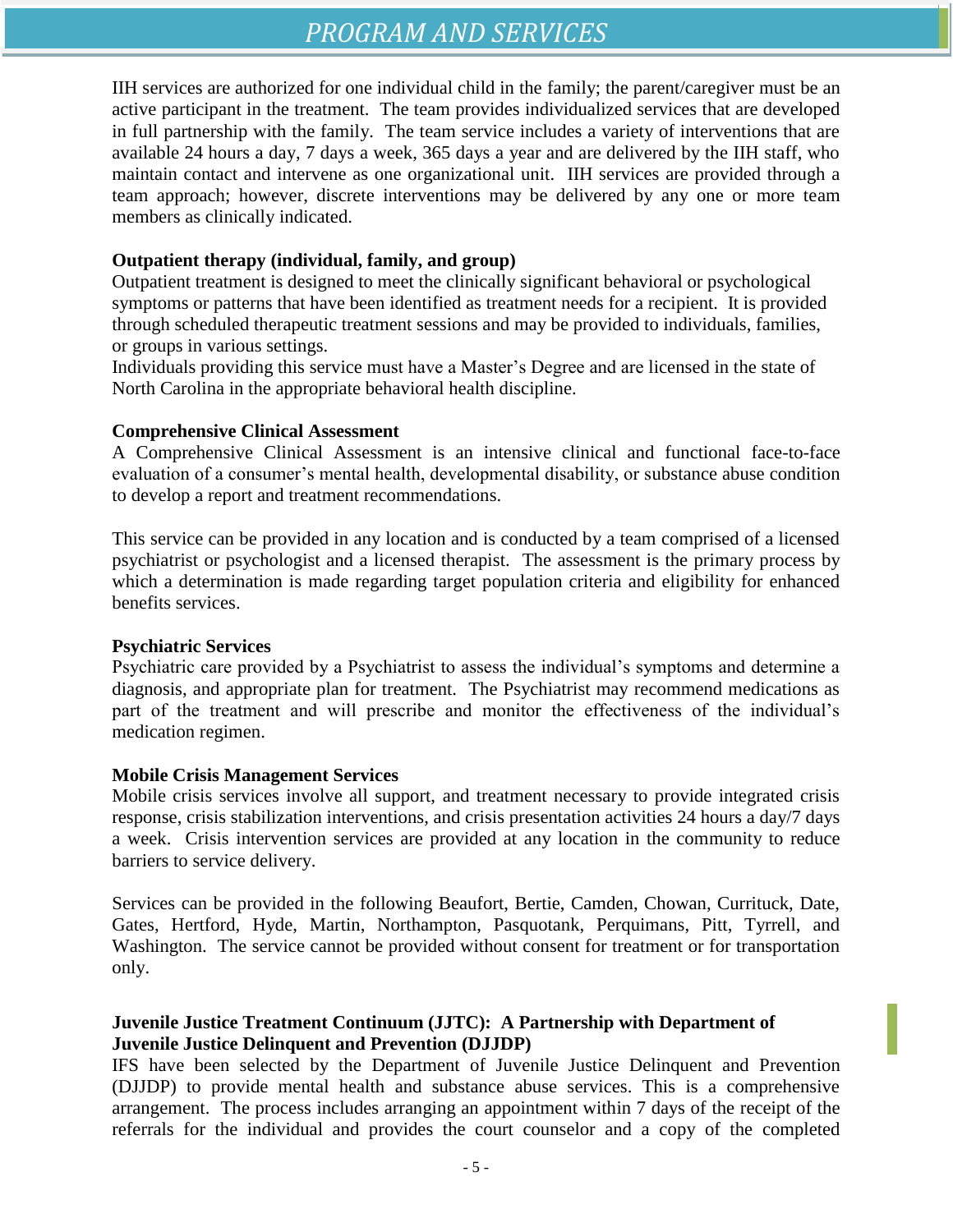# *MEETING THE NEEDS*

assessment within 14 days of the referral date. Upon completion of the comprehensive clinical assessment, the individual is linked with either of the following services that best meets their needs: outpatient therapy, intensive in home services, or psychiatric services. The DJJDP, Integrated Family Services, and restorative justice work as a team to coordinate treatment planning for the individual.

#### **New Beginnings in Health of Ahoskie**

In North Carolina, people convicted of DWI must get a substance abuse assessment. Then they must complete either an education or treatment program. The Division of Mental Health, Developmental Disabilities and Substance Abuse Services have oversight of this process.

To get ones driver's license re-instated after it is revoked because of a DWI, the individual must have completed a Substance Abuse Assessment and completed whatever steps recommended by the assessment.

All assessments must be conducted in person by a qualified or certified substance abuse professional. Assessments must follow American Society of Addiction Medicine criteria (ASAM) to decide the individual needs. If the individual is not given a diagnosis, they will be referred to an education program.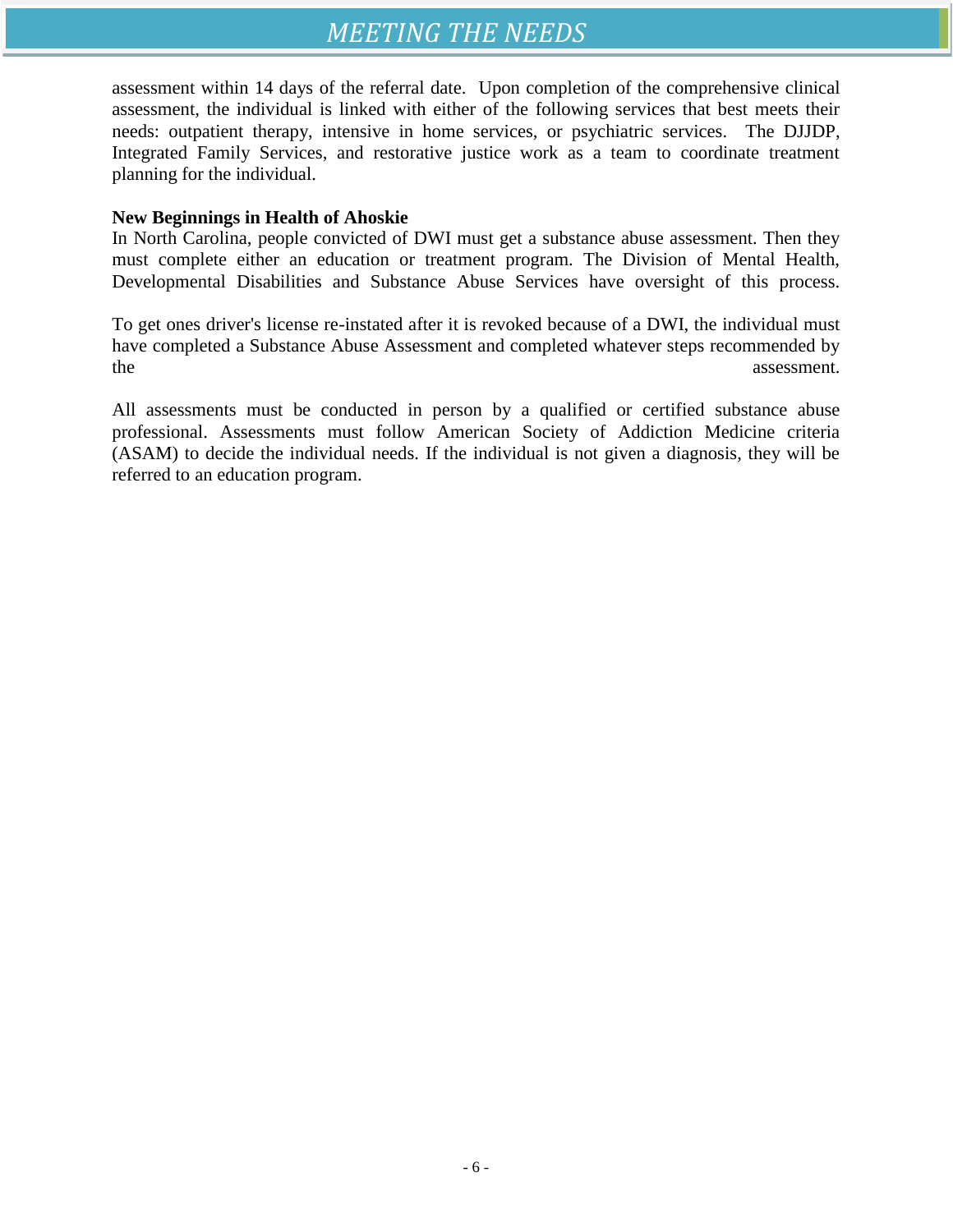| <b>Race</b>             | <b>Consumers</b> |
|-------------------------|------------------|
|                         | Served           |
| <b>American Indian</b>  | 4                |
| Asian                   | 3                |
| <b>African</b>          | 872              |
| <b>American/Black</b>   |                  |
| <b>Hispanic</b>         | 22               |
| <b>Other</b>            | 40               |
| <b>Caucasians/White</b> | 645              |
| <b>Pacific Islander</b> | 4                |
| <b>Unreported</b>       | 356              |
| <b>Total</b>            | 1946             |



| <b>Gender</b> | <b>Consumers</b><br><b>Served</b> | <b>Consumers Served</b>      |
|---------------|-----------------------------------|------------------------------|
| <b>Male</b>   | 995                               |                              |
| Female        | 951                               | Female<br>Male<br>49%<br>51% |
| <b>Total</b>  | 1946                              |                              |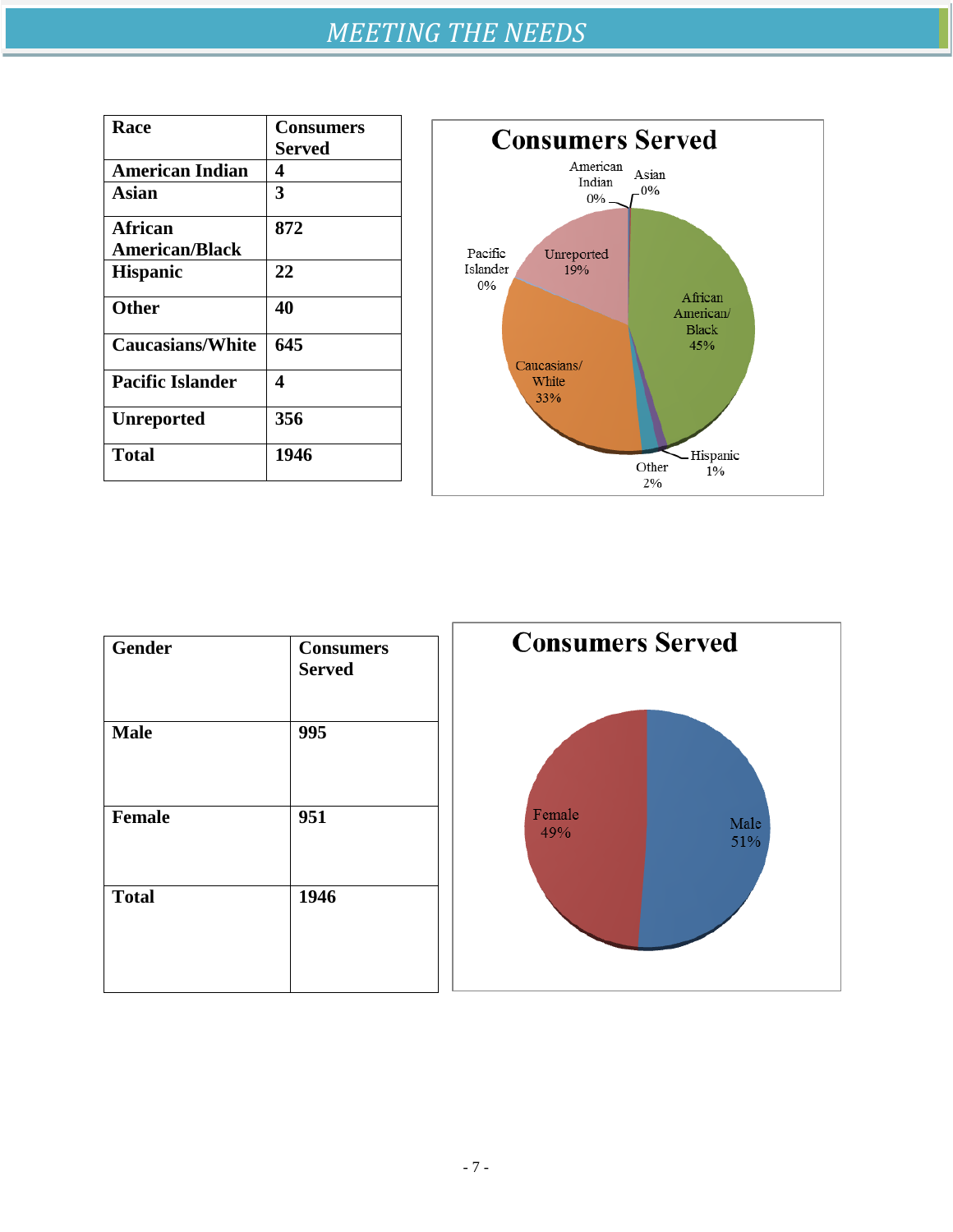# **Consumers Served**

| Age          | <b>Consumers</b><br><b>Served</b> |
|--------------|-----------------------------------|
| $0 - 5$      | 48                                |
| $6 - 18$     | 755                               |
| 19-40        | 586                               |
| $41 - 65$    | 501                               |
| 66 and up    | 56                                |
| <b>Total</b> | 1946                              |